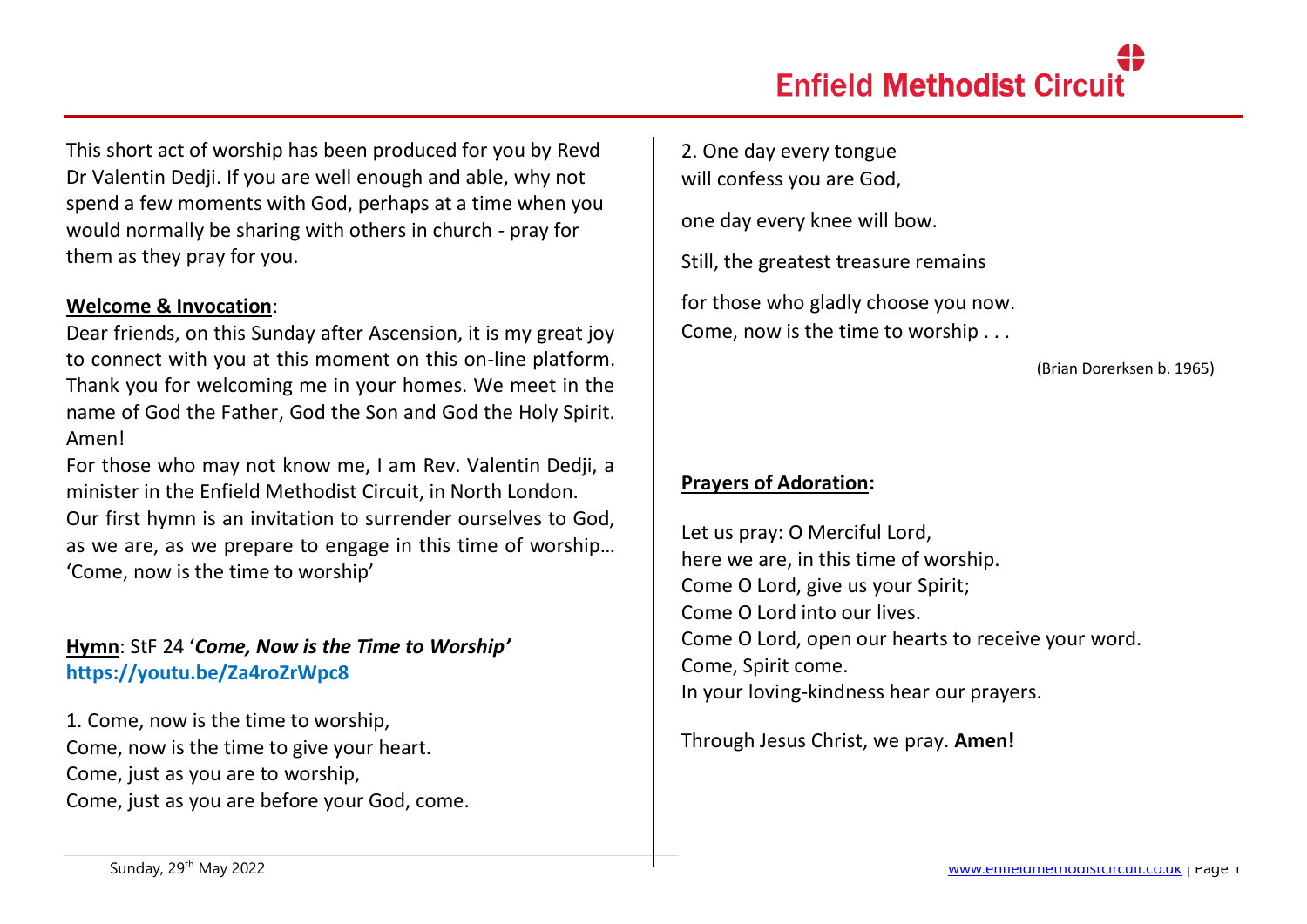# **Bible Reading**: John 17: 20-26 (NRSV)

**<sup>20</sup>** "I ask not only on behalf of these but also on behalf of those who believe in me through their word, **<sup>21</sup>** that they may all be one. As you, Father, are in me and I am in you, may they also be in us,<sup>[</sup>[a](https://www.biblegateway.com/passage/?search=John%2017%3A20-26&version=NRSVUE#fen-NRSVUE-26770a)<sup>]</sup> so that the world may believe that you have sent me. **<sup>22</sup>** The glory that you have given me I have given them, so that they may be one, as we are one, **<sup>23</sup>** I in them and you in me, that they may become completely one, so that the world may know that you have sent me and have loved them even as you have loved me. **<sup>24</sup>** Father, I desire that those also, whom you have given me, may be with me where I am, to see my glory, which you have given me because you loved me before the foundation of the world.

**<sup>25</sup>** "Righteous Father, the world does not know you, but I know you, and these know that you have sent me. **<sup>26</sup>** I made your name known to them, and I will make it known, so that the love with which you have loved me may be in them and I in them."

### Dear Friends,

I have just listened to a fascinating interview by Emma Barnett with Nazanin Zaghari-Ratcliffe, the 43 year' old lady who was imprisoned in Iran for 6 years on the false allegations of being

a spy. During that one hour long interview on BBC Radio 4 'Women's Hour' programme, Mrs Ratcliffe gave a detailed account of eight main factors that kept her going in her solitary confinement in a number of prisons in Iran during those 6 years of detention. What particularly caught my attention was when she revealed that her faith and her baby daughter Gabriella's visits helped her survive detention. She went on to explain that though she was not a practicing religious person, during her solitary confinement her 'faith got a lot deeper and a lot stronger'. As a consequence, knowing that thousands of people across the UK were campaigning and praying for her release helped her overcome all the vicious strategies put in place by her jailers to break her down and to mess up her mind.

It is with this in mind that I started my reflection on our today' Gospel passage in John 17: 20-26. I am inspired to reflect on the **Theme: Prayer: An Unbroken Chain from Jesus.**

Let me start by asking you: How do you feel when someone prays out loud for you? When I asked a few friends this question, the following words surfaced: comforted, vulnerable, grateful, honoured, humbled, awkward but appreciative, like someone really cares.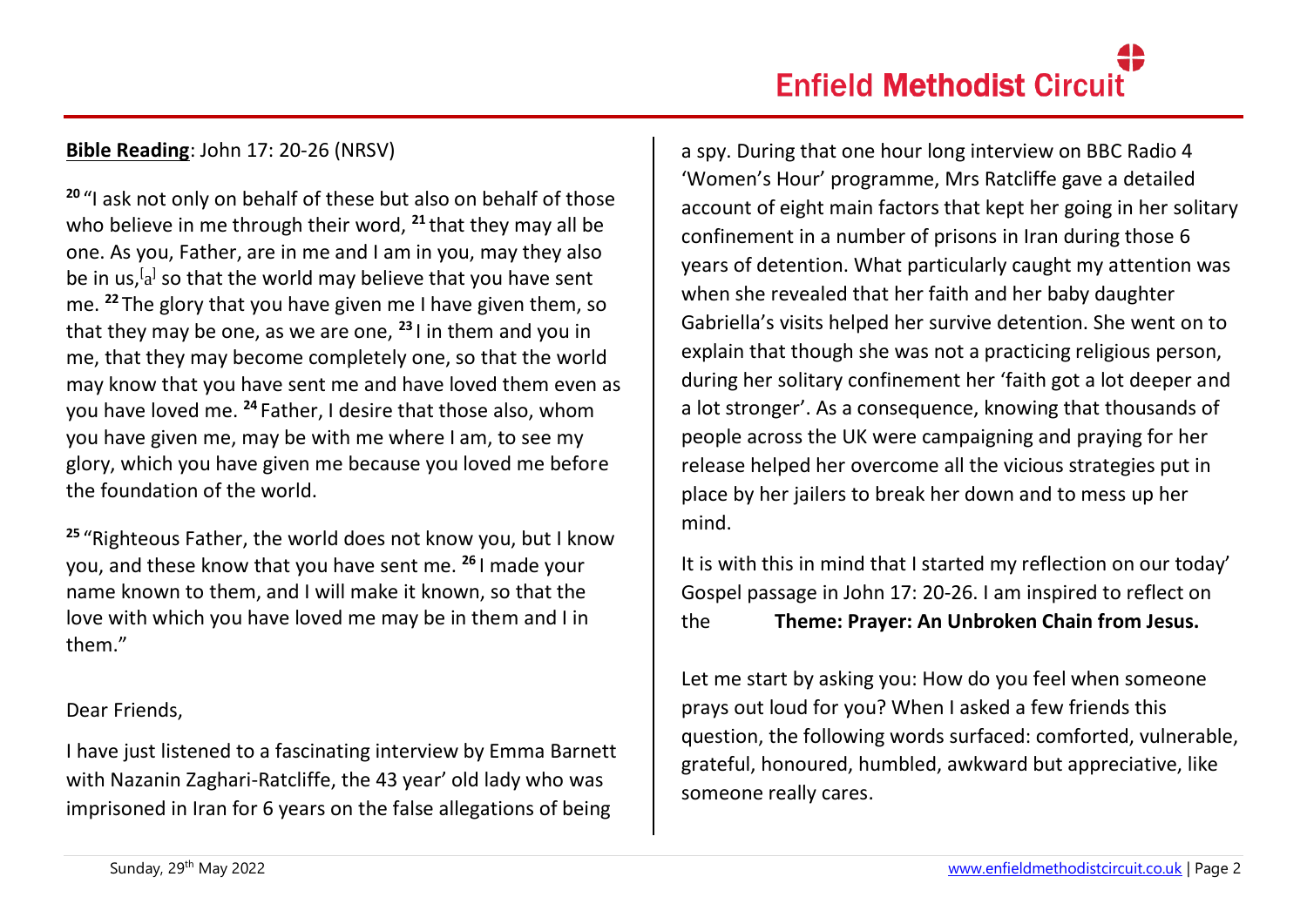### **A Humbling and Honouring Prayer**

Obviously, we are not in control as we listen to people pray for us. They, not we, are the ones doing the asking, and God, not we, is the one answering the prayer. If Jesus were exhorting his disciples, and by extension us, we could strive to meet his expectations then. If he were exhorting us, we would have a mission, namely, not to disappoint him. Instead, we overhear a prayer on our behalf and are not called to action in that moment as much as we may wonder why the Father and the Son spend their time discussing about people like us and our little community of faith.

And there is more. There is more to wonder at than the fact that followers of Jesus are a topic for discussion among members of the Trinity. The content of the prayer is equally humbling and honouring. At the centre of the prayer in John 17 is the relationship that the first and second members of the Trinity share and the work of the Son, as a result of the Father's sending (verse 8), to draw everyone into that relationship. The Son is "close to the Father's heart" (John 1:18), or as the KJV puts it, "in the bosom of the Father."

Throughout his ministry, Jesus has revealed God's Personhood that was within Him and whom he knew so well. Now, in our

Gospel passage Jesus prays, "As you Father are in me and I am in you, may they also be in us…" (John 17:21). Jesus prays that those who follow him may be drawn into the life of the Holy Trinity. The Father sends the Son to humanity precisely so that the Son may draw all humanity into the relationship that exists between Father, Son, and Holy Spirit.

# **A Prayer that looks to the future**

Let me remind you that, on the Christian liturgical calendar, we are today on the Sunday after Ascension, just a week before Pentecost. As such, we are in-between-times. This is where Jesus' prayer for his disciples and for us in John 17 fits perfectly in these in-between-times. For, though Jesus prayed this prayer at the end of his ministry shortly before He went to the Garden of Gethsemane with his disciples, it is a prayer that looks to the future. Jesus was praying not only for the people seated around him at table that evening but also for his future followers, which thanks be to God, includes us. And it is a prayer that focuses on unity, on all being one. In that sense, that prayer by Jesus represents an unbroken chain connecting us – that means you and me – to Jesus. How comforting, how reassuring to know that, though many of us today, like Nazanin Zaghari-Ratcliffe we may be fighting all sorts of solitary battles,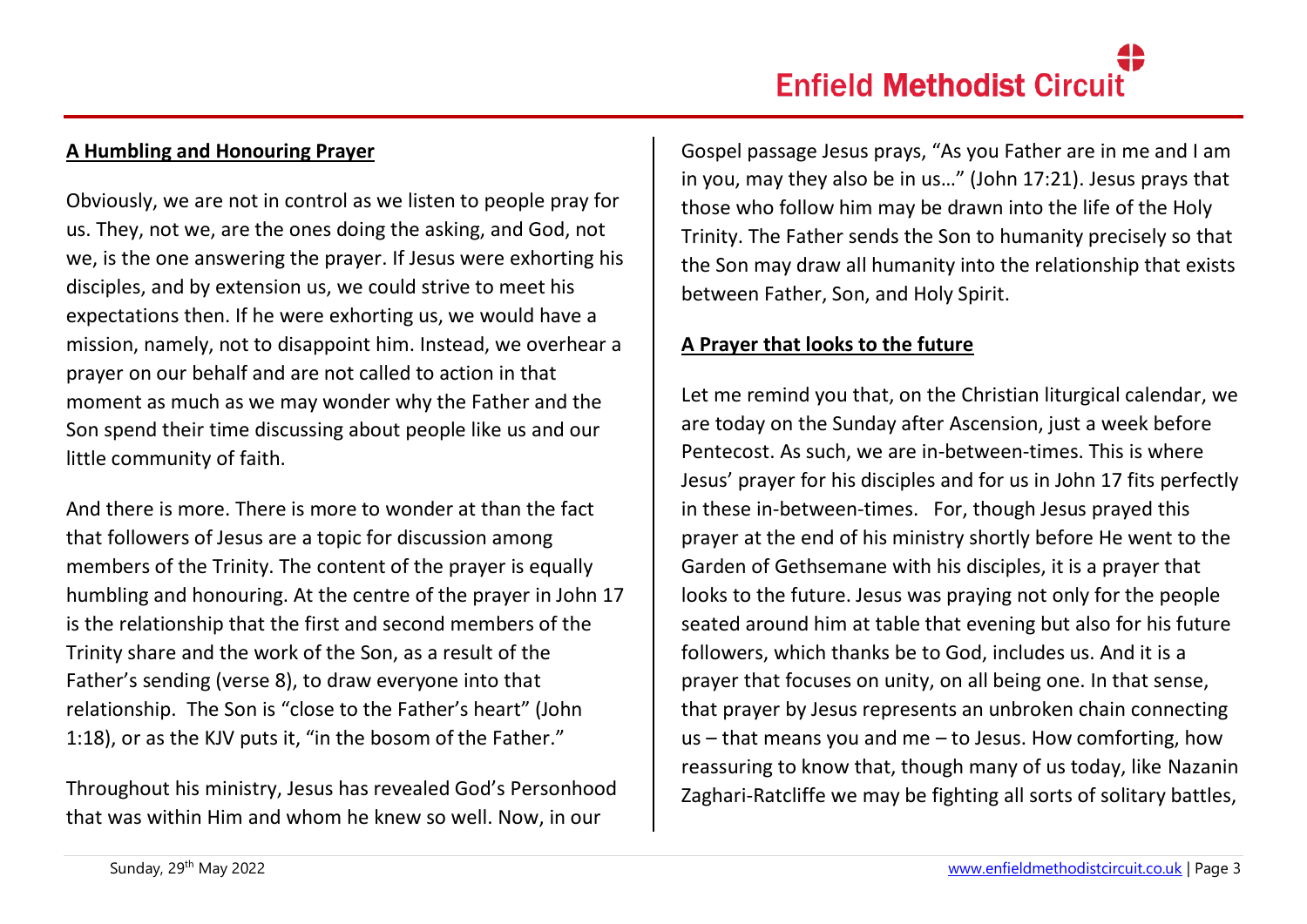we are never alone. For the Lord Jesus Himself is watching over us. As St Paul quite rightly put it '*The Spirit helps us in our weakness. When we do not know what we ought to pray for, the Spirit himself intercedes for us through wordless groans.*' (Romans 8: 26). This reminds me of the beautiful song 'His eyes are on the sparrows and He watches over me.'

# **A Prayer of Reconciliation**

In the gospel of John, "the world" is often a way of describing those who oppose Jesus. Nonetheless, it was for love of the world that God sent the Son (cf. John 3:16), and in this prayer, at the close of his ministry, Jesus intercedes not only for his own but also for that world. Jesus asks for unity and love between those given to him and the Father, "so that the world may believe that you have sent me" (John 17:21). Nothing less than the reconciliation of all things is in view. The goal of the prayer is that even those who had been hostile to the coming of the Son (that means "the world") may believe that the Father sent him. Such believing, we know, leads to life in his name (cf. John 20:31).

As we have just reflected afresh on this prayer by Jesus, I pray that Jesus Himself may help us to let go off any issues of the past that may still holding us captives to bitterness, anger,

stress or brokenness so that we may feel liberated to make a leap of faith into the future of Hope, Joy and wholeness that the Lord has prepared for us.

Here, let me conclude with these encouraging and promising words from Prophet Jeremiah:

*' For I know the plans I have for you," declares the LORD, "plans to prosper you and not to harm you, plans to give you hope and a future. Then you will call on me and come and pray to me, and I will listen to you.' Amen*! (Jeremiah 29: 11- 12).

Loving Jesus, As you prayed for us your people, long before we could know anything about it.

We pray that through the transforming power of your teachings, Love may be real among your people.

We pray for a world where every vulnerable person finds welcome in a sheltered place, where love is tender, undefiled, and firmness intertwines with grace.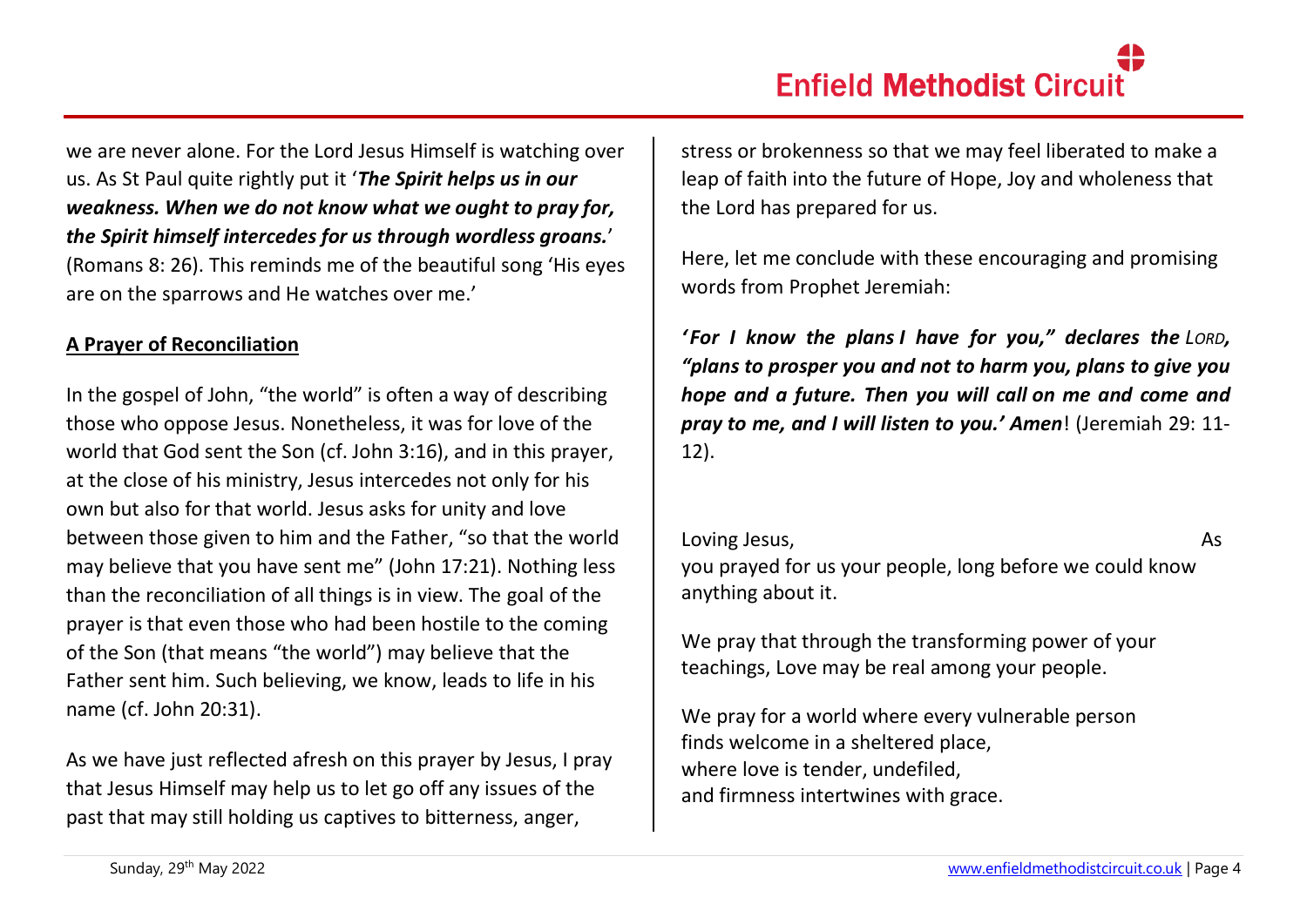Lord Jesus, we pray for a nation just and fair that seeks the welfare of all, where leaders guide with prudent care and nurture life for great and small.

We pray for our broken towns, our neighbours hurt and bruised; you show us how old pain and wounds for new life can be used.

We pray especially for families in our churches and local communities that are bereaved and those who are struggling with all sorts of diseases. Lord, may have mercy on us and show us your healing power.

We bring before the throne of Grace our broken selves, confused and closed and tired; then through your gift of healing grace, may you awaken in us a new purpose.

We pray for a world where all have voice, a place where humility and servanthood would reign over a spirit of competition and selfishness. Till then, may all have rightful choice for compassion, solidarity and mutual care. In the name of Jesus Christ, we pray. **Amen!**

**Final Hymn**: (*StF) 707 'Make me a channel of your Peace'* **[https://youtu.be/mT8bybL\\_DqY](https://youtu.be/mT8bybL_DqY)**

Make me a channel of your peace. Where there is hatred, let me bring your love; where there is injury, your pardon, Lord, and where there's doubt, true faith in you:

*O Master, grant that I may never seek so much to be consoled as to console; to be understood as to understand; to be loved, as to love, with all my soul.*

Make me a channel of your peace. Where there's despair in life, let me bring hope; Where there is darkness, only light; and where there's sadness, ever joy:

*O Master, grant that I may never seek so much to be consoled as to console; to be understood as to understand; to be loved, as to love, with all my soul.*

Make me a channel of your peace. It is in pardoning that we are pardoned, In giving to all men that we receive; and in dying that we're born to eternal life.

Sebastian Temple (1928-1997)